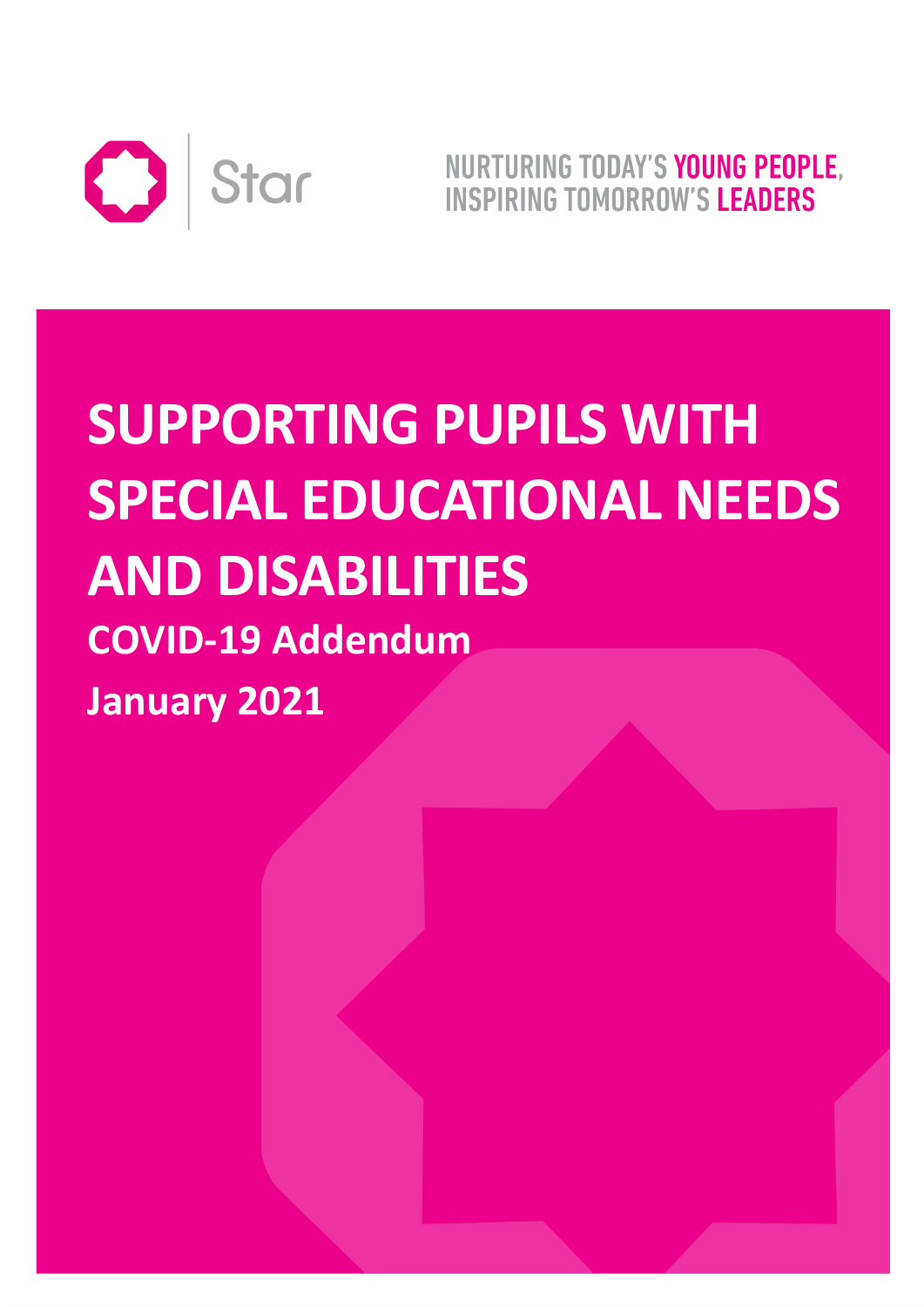## **Document control**

| This document has been<br>approved for operation within: | <b>All Trust Schools</b> |
|----------------------------------------------------------|--------------------------|
| Date effective from                                      | January 2021             |
| <b>Review period</b>                                     | As required              |
| <b>Status</b>                                            | <b>Trust Requirement</b> |
| Owner                                                    | <b>Star Academies</b>    |
| <b>Version</b>                                           | 1                        |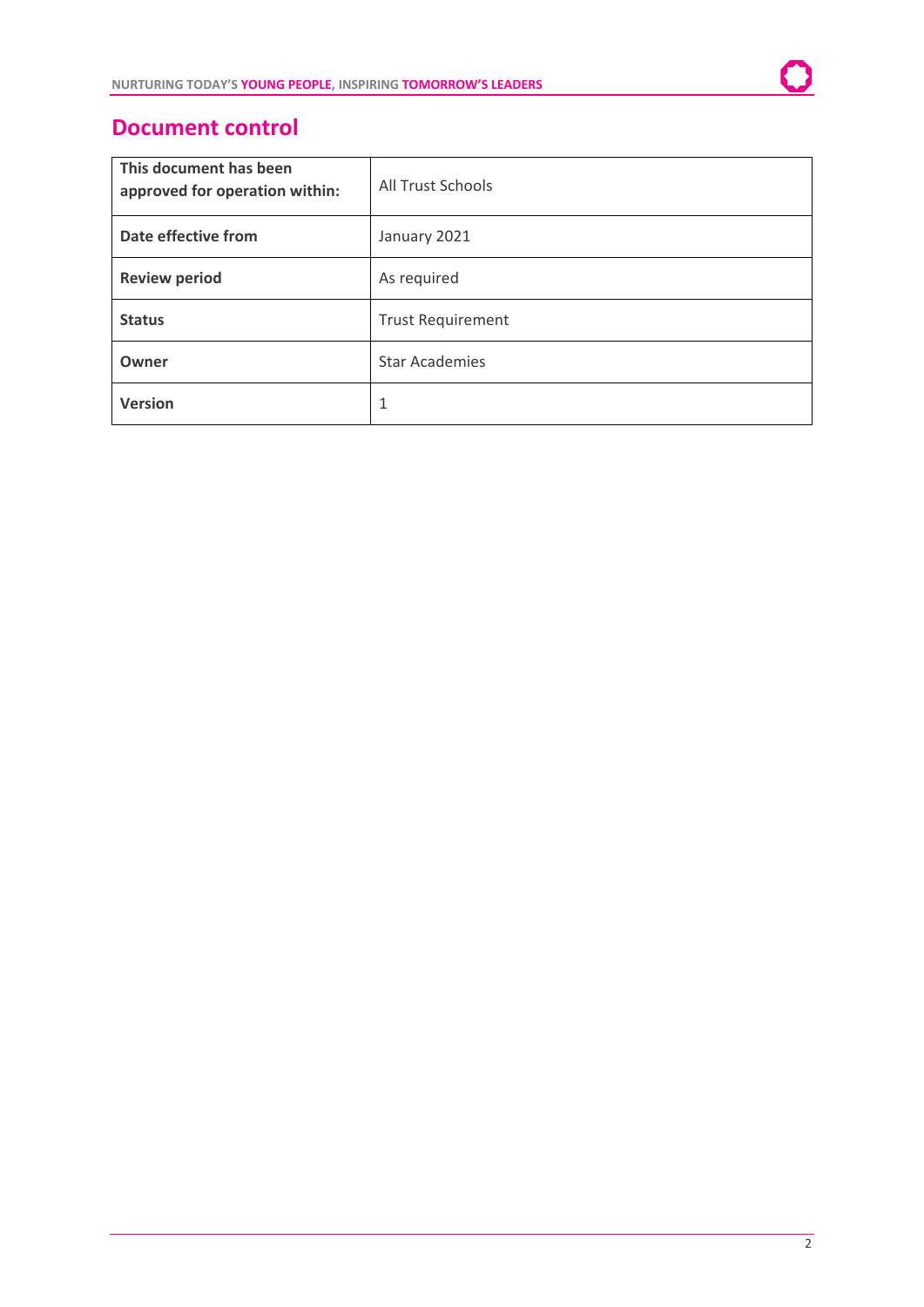# **Contents**

| Arrangements for consulting children and young people with SEND and involving them in their |  |
|---------------------------------------------------------------------------------------------|--|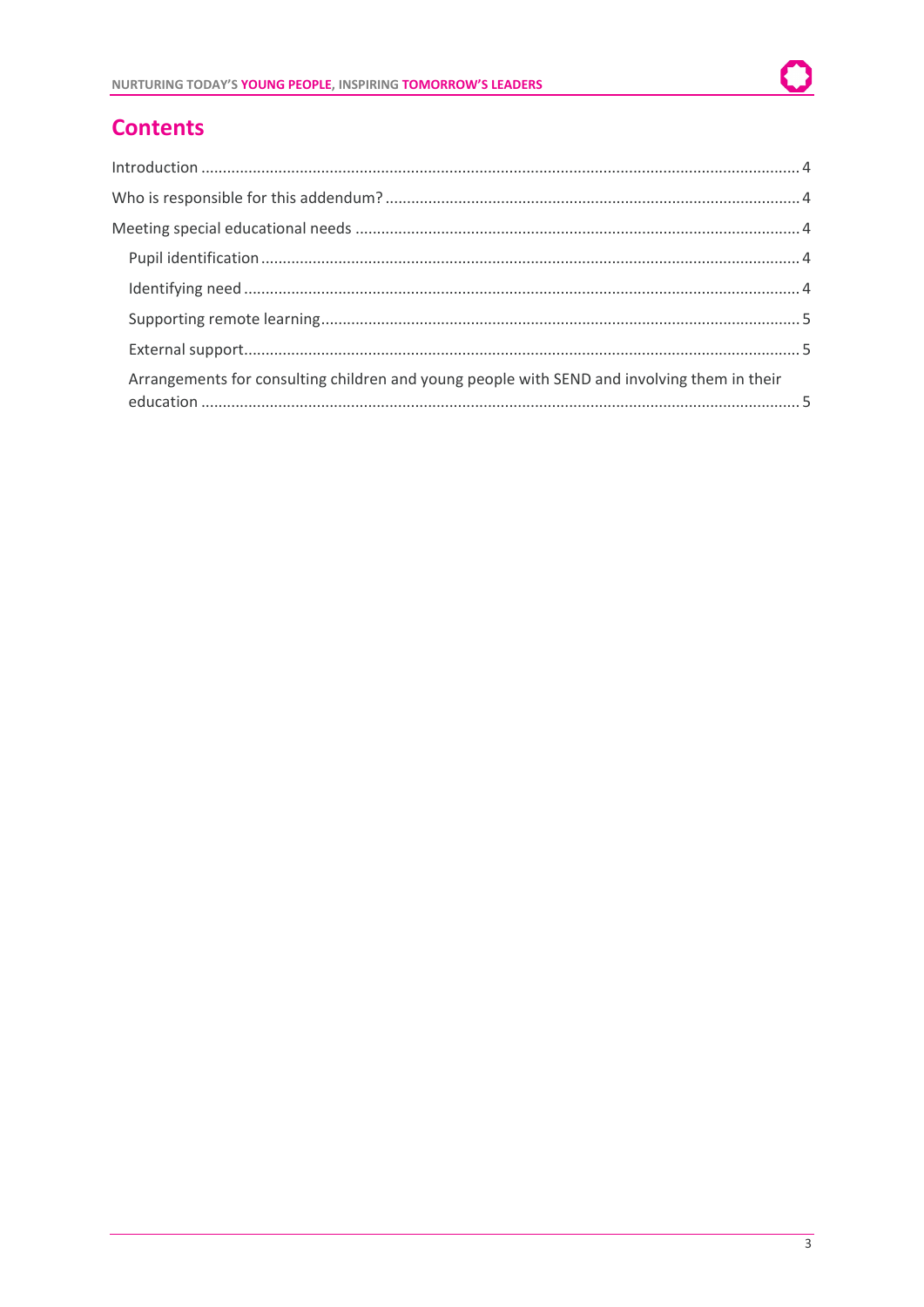## <span id="page-3-0"></span>**Introduction**

- 1. Covid-19 or Coronavirus is a global pandemic. The government response to COVID-19 was to enforce social distancing to reduce the exposure and spread of the virus. As a result, on 5<sup>th</sup> January 2021, all schools were closed except for vulnerable pupils and children of key workers critical to the COVID-19 response.
- 2. The government [guidance](https://www.gov.uk/government/publications/coronavirus-covid-19-maintaining-educational-provision/guidance-for-schools-colleges-and-local-authorities-on-maintaining-educational-provision) identifies pupils in receipt of an education, health and care plan (EHCP) as vulnerable pupils. It also includes other pupils 'at the provider and local authority's discretion' such as pupils who need support in managing risks to their mental health.
- 3. This document sets out how the School continues to provide support to ensure that pupils with special educational needs and/or disabilities (SEND) can access an education which is inclusive and responsive to their individual needs during lockdown. It should be read in conjunction with the Trust's Supporting Pupils with Special Educational Needs and Disabilities (Information Report, Policy and Guidance) document.
- 4. The Coronavirus Act 2020 outlines the temporary amendment to schools and Local Authorities' duties in terms of SEND. The duty is amended to making 'reasonable endeavours' when securing the provision within an EHC Plan, rather than an absolute duty to provide, which is a lesser duty. 'Reasonable endeavours' is fact dependent and a degree of flexible and creative thinking is needed to deliver the provision.

# <span id="page-3-1"></span>**Who is responsible for this addendum?**

- 5. The Trust has overall responsibility for the effective operation of this addendum. It will ensure compliance with the SEND Code of Practice and relevant statutory requirements. The Trust has delegated day-to-day responsibility for operating this addendum in Star schools.
- 6. The Local Governing Body and Senior Leadership Team at each establishment has a specific responsibility to ensure the fair application of this addendum and all members of staff are responsible for supporting colleagues and ensuring its success.

# <span id="page-3-2"></span>**Meeting special educational needs**

## <span id="page-3-3"></span>**Pupil identification**

- 7. Vulnerable pupils are identified according to the government [guidance.](https://www.gov.uk/government/publications/coronavirus-covid-19-maintaining-educational-provision/guidance-for-schools-colleges-and-local-authorities-on-maintaining-educational-provision) The Trust Vulnerable Pupils Risk Assessment January 2021 is completed per year group and includes all pupils who are in receipt of an EHCP, are pending an EHCP or have been identified by the school as having High Needs.
- 8. Pupils in receipt of SEND support (K-code) do not automatically qualify as being vulnerable.

## <span id="page-3-4"></span>**Identifying need**

- 9. Pupils who are identified as vulnerable pupils due to having SEND will have an individual risk assessment. The SENDCO will complete the Risk Assessment Template for pupils with an EHCP during Covid-19.
- 10. Following a risk assessment, and in consultation with the pupils' parents/carers, a decision will be made as to whether a pupil requires face-to-face learning or can learn remotely. Pupils with SEND and in receipt of social care must be in school.
- 11. The pupil's support plan (PSP) will be updated as a result to any changes and reviewed each half term.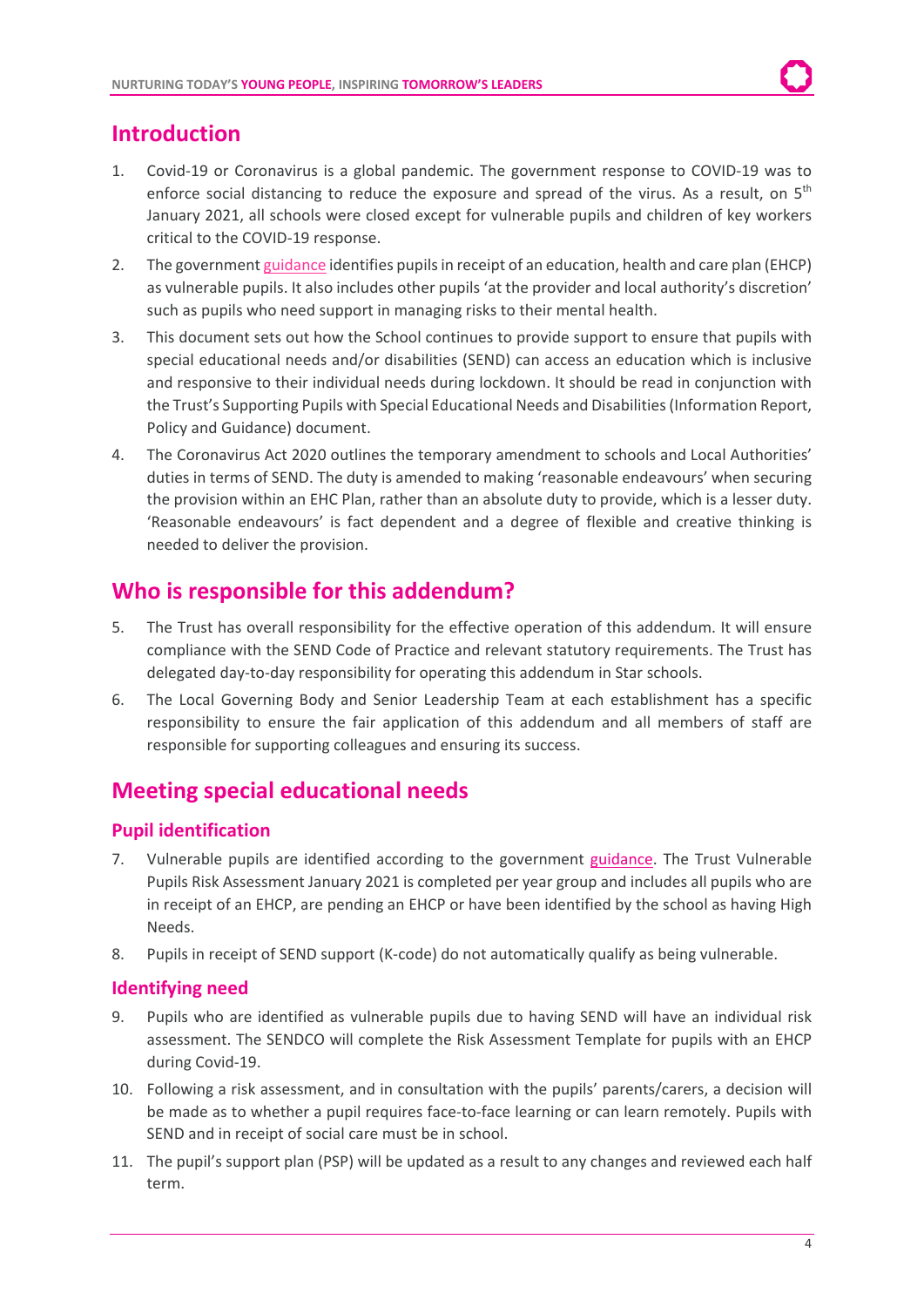### <span id="page-4-0"></span>**Supporting remote learning**

- 12. Pupils with SEND will undergo a risk assessment to determine if the pupil should learn remotely or receive face-to-face teaching in school. This process will take place in consultation with the pupil's parents/carers.
- 13. Online attendance and engagement in lessons will be carefully monitored by the SENDCO. A weekly review will determine if the plan is working well or if the pupil would benefit more from face-face learning.
- 14. The SENDCO and Head of Year will make a weekly call to the parents/carersto discuss their child's online learning and will seek to overcome any challenges or barriers to engagement in lessons.
- 15. Teachers will continue to deliver an ambitious curriculum for pupils with SEND. Support for COVID-19 catch-up may include:
	- Assertive mentoring;
	- National Tutor programme;
	- Closing the gap between a pupil's reading age when compared to their chronological age (Example: Star Readers, Bedrock, Lexonik).
- 16. Where possible, pupils with SEND should have access to support when learning remotely. Support may be provided online in the following ways:
	- Teaching assistant supports the pupil during their online lessons;
	- The class teacher uses the breakout rooms to support individuals;
	- Teaching assistants use breakout rooms within lessons;
	- HLTA staff provide parallel timetabled support lessons;
	- *Check-in, Check-up and Check-out* sessions are scheduled with pupils' key workers.

### <span id="page-4-1"></span>**External support**

- 17. The SENDCO and relevant staff will continue to meet regularly with external stakeholders including SEND Advisory Teachers from the Inclusion Team, Local Authority SEND Link Officers, and Educational Psychologists. These meetings will take place online.
- 18. It is expected that, where pupils require the support of external partners, *reasonable endeavours* are made to ensure that the support takes place. This can be online, if appropriate.

## <span id="page-4-2"></span>**Arrangements for consulting children and young people with SEND and involving them in their education**

- 19. The Children and Families Act is clear that:
	- all children and young people need to be supported to develop aspirations for their future lives as active members of their community;
	- all children and young people have the right to have their voice heard;
	- all children and young people should be involved in discussions about their learning, progress and how provision is made.
- 20. The School ensures all pupils with SEND are encouraged and supported to make their views known when assessing and reviewing progress. These meetings will continue to take place and can be online.
- 21. In supporting pupils with SEND, the School will continue to follow a cycle of 'assess, plan, do, review' which leads to an ever-increasing understanding of needs and how to address them. This is known as the 'graduated response'.